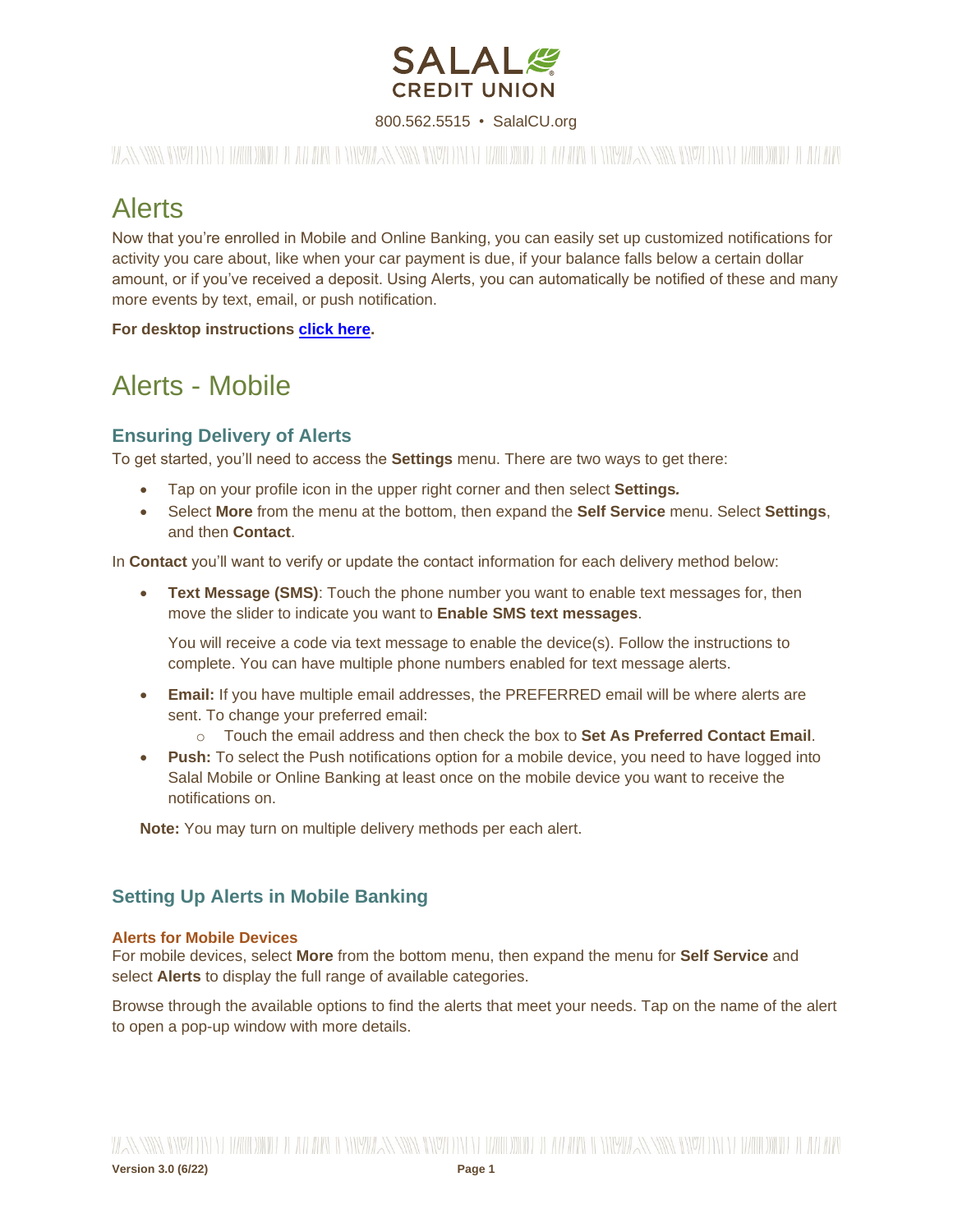

To set up a new alert, you will be required to choose how you prefer to receive your notification (text, email, or push notification). If you have more than one account or loan, you can select a specific account from the dropdown menu. Some alerts require additional details to trigger an alert. For example, a debit card alert will require you input a dollar amount.

#### **Available Alerts**

Mobile Banking alerts are either scheduled (batch) or real-time notifications. Scheduled alerts are processed periodically throughout the day. Times may vary.

"Mandatory" alerts are viewed as critical for delivery and in most cases will allow you to change the alert type from email to another option. In the example below, for Authentication alerts, the top one is a

mandotory alert. If you try to slide it off, you will get a "not allowed" symbol like this:  $\bigcirc$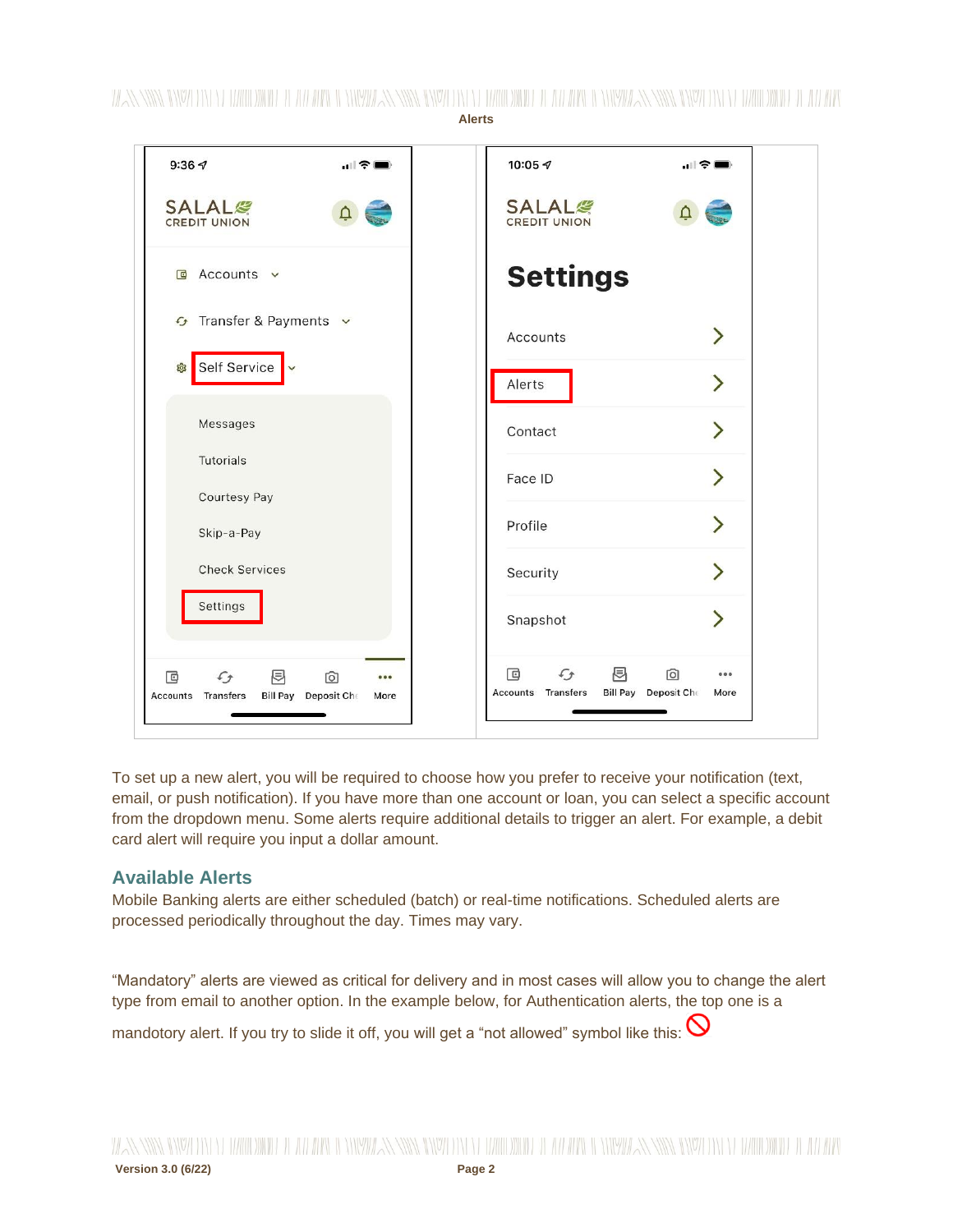

### **Need Help? Give Us a Call**

If you have questions or need further assistance, feel free to call our Virtual Branch at **800.562.5515 or 206.298.9394.**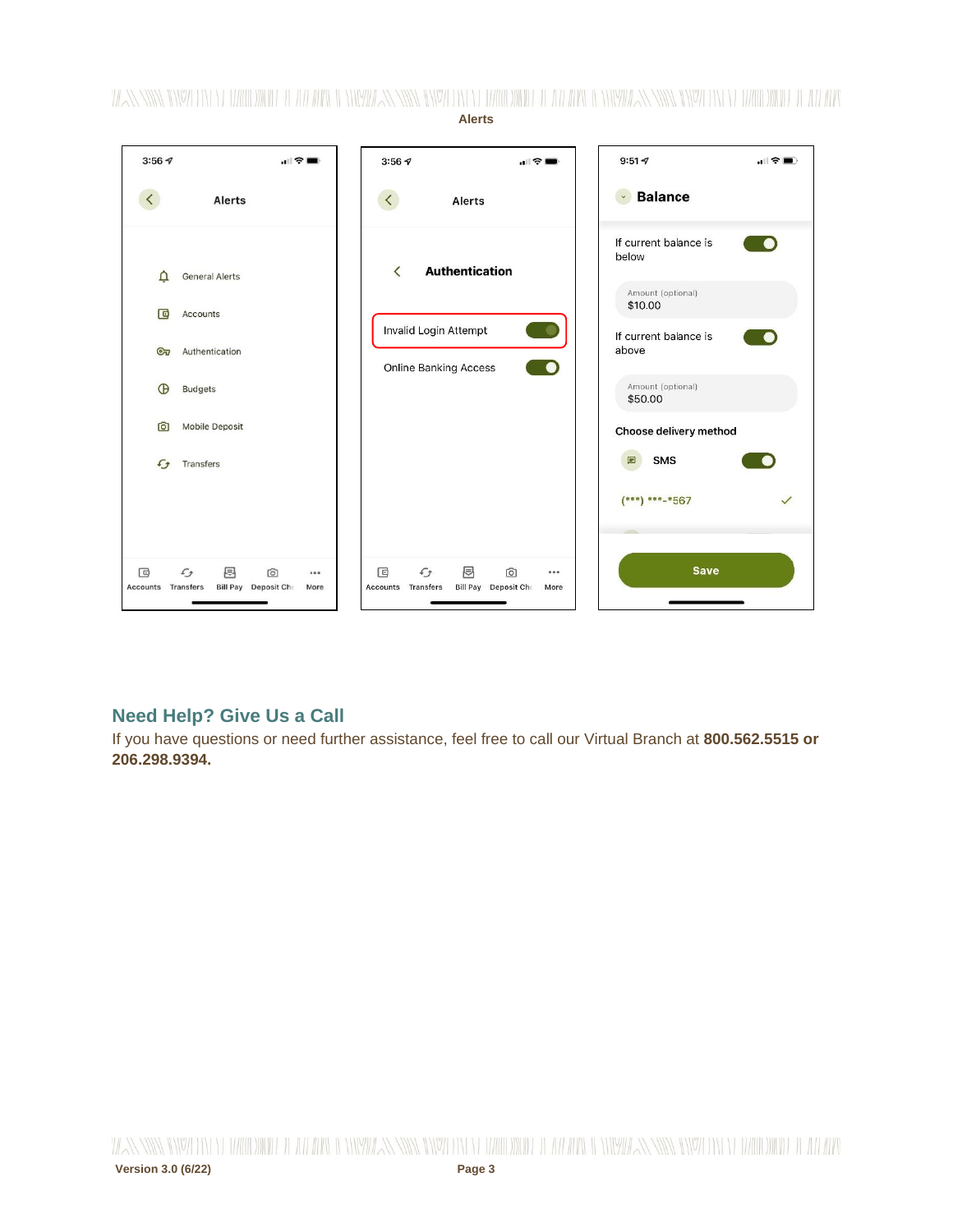## WANNING INVERSION OF HALLOWING IT AN APPORTMENT IN WARD INVERSION OF A LOWER CONTRACTION IN THE MANUTED IN A LOWER OF A LOWER

**Alerts**

# <span id="page-3-0"></span>Alerts - Desktop

### **Ensuring Delivery of Alerts**

To get started, you'll need to access the **Settings** menu by clicking the **˅** icon in the upper right corner next to your name. You may also get to **Settings** by clicking on **Accounts** and selecting **Alerts**. Once in **Settings**, select **Contact** from the menu options.

In **Contact** you'll want to verify or update the contact information for each delivery method below to make sure you review the alerts you set up:

- **Text Message (SMS)**:
	- o Select the pencil icon next to the phone number you want to enable text messages to and check the box to indicate **I Would Like To Receive SMS Text Messages To This Number**.

You will receive a code via text message to enable the device(s). Follow the instructions to complete. You can have multiple phone numbers enabled for text message alerts.

- **Email:** If you have multiple email addresses, the PREFERRED email will be where alerts are sent. To change your preferred email:
	- o Click the pencil icon next to the email address and then check the box to **Set As Preferred Contact Email**.
- **Push:** To select the Push notifications option for a mobile device, you need to have logged into Salal Mobile or Online Banking at least once on the mobile device you want to receive the notifications on.

**Note:** You may turn on multiple delivery methods per each alert.

### **Setting Up Alerts in Online Banking**

#### **Alerts for Online Banking (Desktop)**

To create or manage alerts in Online Banking, click on the **Accounts** menu and then select **Alerts**.

| <b>Dashboard</b>                               | Accounts                                                  | Transfer & Payments | <b>Self Service</b> | <b>Financial Planning</b> |                  |            |
|------------------------------------------------|-----------------------------------------------------------|---------------------|---------------------|---------------------------|------------------|------------|
| <b>Get More Lift</b><br>from Your Home Equity. | <b>Accounts</b><br>Manage all your accounts in one place. |                     |                     |                           |                  | $^{\circ}$ |
|                                                | Accounts                                                  | Alerts              |                     |                           |                  |            |
|                                                | eDocuments                                                | Salal Visa Rewards  |                     |                           |                  |            |
| Dashboa                                        | <b>Card Controls</b>                                      | <b>Quick Apply</b>  |                     |                           | 凹<br>画<br>⊘ Help |            |

In the **Alerts** menu you can find the alert options that best meet your needs. Click on the name of the alert to open a pop-up window with more details. To set up a new alert, you will be required to choose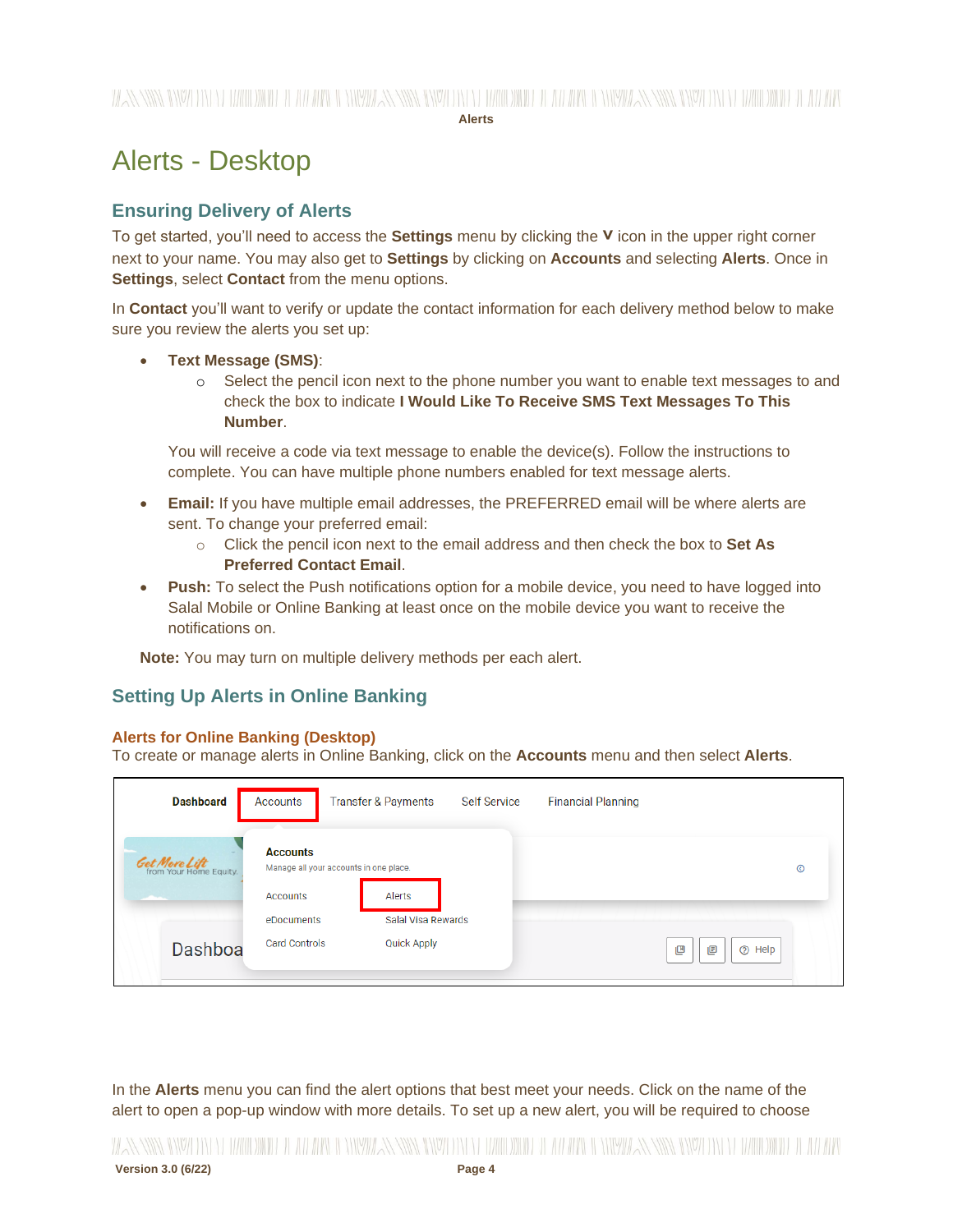## WANNING CHARLEN DI WATER WELL AND THE CHARLEN SENIOR CHARLEN WITH A WATER OF THE WARDER WITH NEW YORK CHARLEN WITH A WARD OF THE WITH

**Alerts**

how you prefer to receive your notification (text, email, or push notification). If you have more than one account or loan, you can select a specific account from the dropdown menu. Some alerts require additional details to trigger an alert. For example, a debit card alert will require you to input a dollar amount.

| <b>SALAL</b><br><b>CREDIT UNION</b>             |                                |                             |                                                          |                                | <b>DP</b> |
|-------------------------------------------------|--------------------------------|-----------------------------|----------------------------------------------------------|--------------------------------|-----------|
| <b>Dashboard</b><br><b>Accounts</b>             | <b>Transfer &amp; Payments</b> | <b>Self Service</b>         | <b>Financial Planning</b>                                |                                |           |
| <b>Alerts</b>                                   |                                |                             |                                                          |                                |           |
| <b>General Alerts</b><br>Δ                      |                                |                             |                                                          |                                |           |
| 回<br>Accounts                                   |                                | <b>Accounts</b>             | <b>Selected Account (Optional)</b><br><b>MY CHECKING</b> |                                |           |
| Authentication<br><b>ෙ</b>                      |                                |                             |                                                          |                                |           |
| ⊕<br><b>Budgets</b>                             |                                | Automatic Deposit           |                                                          | $\circledcirc$<br>回<br>o       |           |
| <b>Mobile Deposit</b><br>ன                      |                                | <b>Automatic Withdrawal</b> |                                                          | $\circledcirc$<br>$\Box$<br>n  |           |
|                                                 | <b>Balance</b>                 |                             |                                                          | $\circledcirc$<br>回            |           |
| $\mathcal{L}_{\mathcal{F}}$<br><b>Transfers</b> |                                | <b>Balance Summary</b>      |                                                          | $\circledcirc$<br>$\Box$       |           |
|                                                 |                                | <b>Check Cleared</b>        |                                                          | $\circ$<br>$\blacksquare$<br>o |           |

WANNING INVESTING THE WILL BE THE WELL AND INVESTIGATION OF THE WILL BE THE WILL BE THROUGH AN NING IN NEW YORK ON WILL BE THE WILL **Version 3.0 (6/22) Page 5**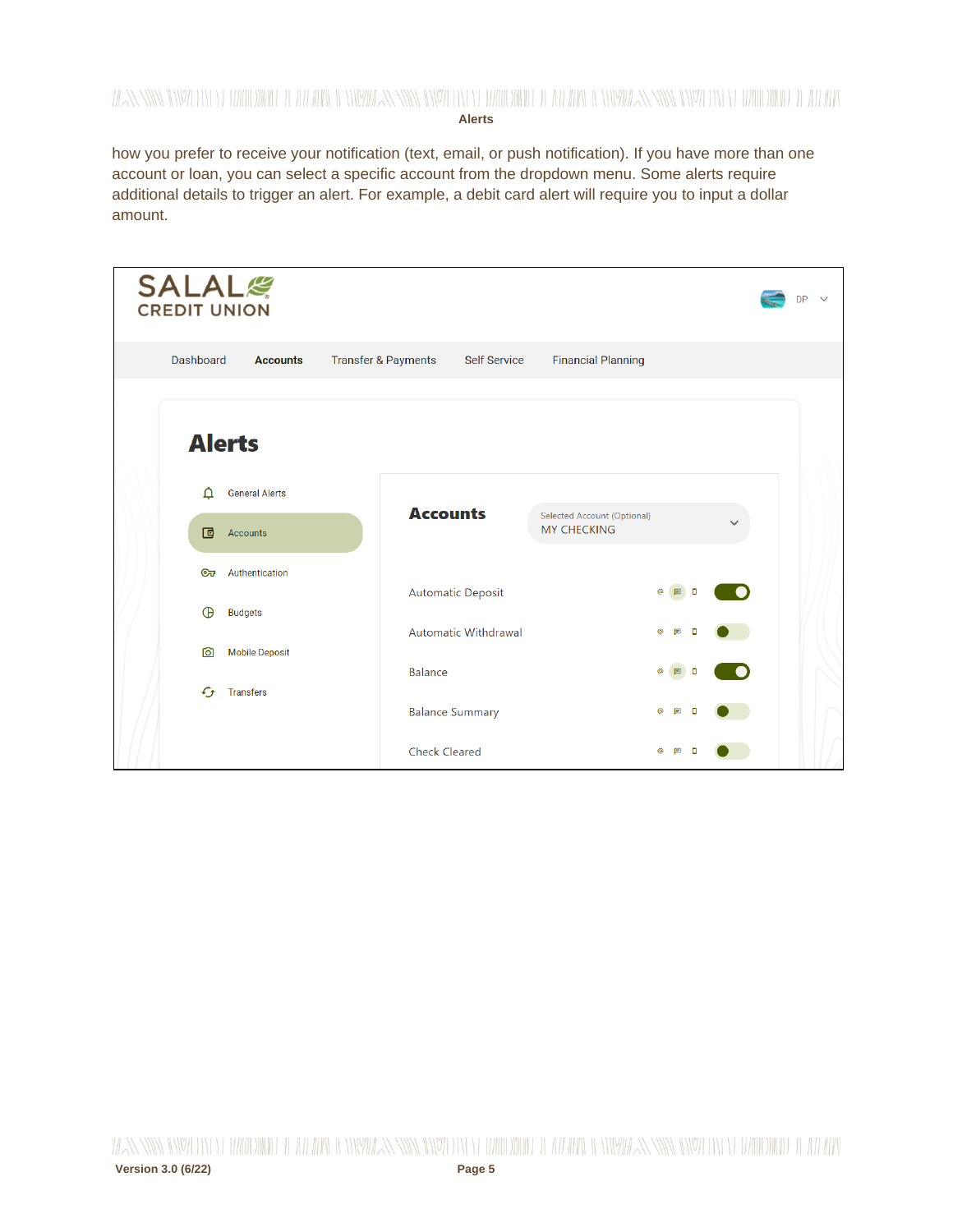WANNING INYO TIN YERHIIDINDE HEAH ARA ILINYA ANNING INYO TIN YERHIIDINDE HEAH ARA-ILINYA ILINYA ANNING INYO TIN YERHIIDINDE HEAH ARA

**Alerts**

| <b>SALAL<sup>®</sup></b><br><b>CREDIT UNION</b> |                                                                    |                                                                                                                                                                                                                                                                                                                                                     | <b>Balance</b>                                                                                                                                   |  |
|-------------------------------------------------|--------------------------------------------------------------------|-----------------------------------------------------------------------------------------------------------------------------------------------------------------------------------------------------------------------------------------------------------------------------------------------------------------------------------------------------|--------------------------------------------------------------------------------------------------------------------------------------------------|--|
| Accounts<br>Dashboard                           | Transfer & Payments Sett Service Financial Planning                |                                                                                                                                                                                                                                                                                                                                                     | Receive an alert whenever a transaction is made on this<br>account that causes the balance to fall below or go above the<br>specified amount(s). |  |
| <b>Alerts</b>                                   |                                                                    |                                                                                                                                                                                                                                                                                                                                                     | If current balance is below<br>Amount (Optional)<br>\$10.00                                                                                      |  |
| <b>Q</b> Deneral Alerta<br><b>TO</b> Accounts   | <b>Accounts</b><br>Selected Account Elements<br><b>NV CHECKING</b> |                                                                                                                                                                                                                                                                                                                                                     | If current balance is above<br>Amount (Optional)<br>\$50.00                                                                                      |  |
| Co Authentication<br><b>G</b> Budgets           | Automatic Deposit                                                  | $-1 - 1 - 1 - 0$                                                                                                                                                                                                                                                                                                                                    | Choose delivery method<br>SMS<br>丽                                                                                                               |  |
| [6] Mobile Deposit<br><b>Cy</b> Transfers       | Automatic Withdrawal<br>Balance                                    | $\begin{array}{ccccccccc}\n\mathbf{1} & \mathbf{2} & \mathbf{3} & \mathbf{4} & \mathbf{5} & \mathbf{6}\n\end{array}$<br>$-1$ $-1$ $-1$ $-1$ $-1$ $-1$                                                                                                                                                                                               | $(***)$ ***-*567<br>Email                                                                                                                        |  |
|                                                 | Balance Summary<br>Check Cleared                                   | $9.76 \pm 0.00$                                                                                                                                                                                                                                                                                                                                     | .Com                                                                                                                                             |  |
|                                                 | Debit Card Purchase<br>Insufficient Funds:                         | $\begin{picture}(150,10) \put(0,0){\line(1,0){10}} \put(15,0){\line(1,0){10}} \put(15,0){\line(1,0){10}} \put(15,0){\line(1,0){10}} \put(15,0){\line(1,0){10}} \put(15,0){\line(1,0){10}} \put(15,0){\line(1,0){10}} \put(15,0){\line(1,0){10}} \put(15,0){\line(1,0){10}} \put(15,0){\line(1,0){10}} \put(15,0){\line(1,0){10}} \put(15,0){\line($ | I.Com                                                                                                                                            |  |
|                                                 | <b>Requlated Savings Transfer</b>                                  | $\begin{array}{ccccccccccccc} \circ & \circ & \circ & \circ & \circ & \bullet & \bullet \end{array}$                                                                                                                                                                                                                                                | Save                                                                                                                                             |  |

#### **Available Alerts**

Mobile and Online Banking alerts are either scheduled (batch) or real-time notifications. Scheduled alerts are processed periodically throughout the day. Times may vary.

"Mandatory" alerts are viewed as critical for delivery and in most cases will allow you to change the alert type from email to another option. In the example below, for Authentication Alerts, the top one is a

mandotory alert. If you try to slide it off, you will get a "not allowed" symbol like this:  $\bigcirc$